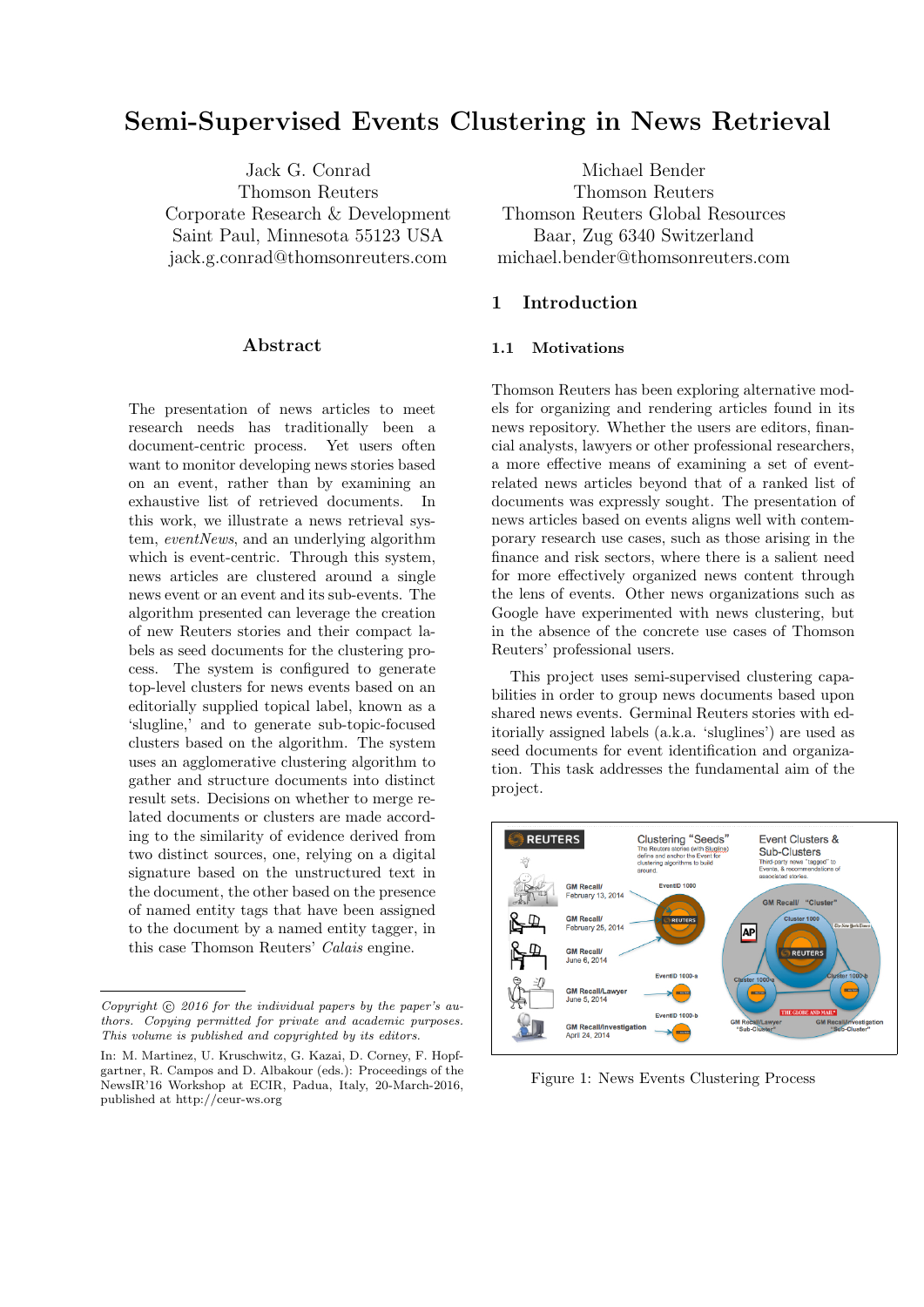#### 1.2 Objectives

The main objective of this project is to develop an event-centric news paradigm that solves the challenge of event validation and event story clustering at scale. This goal is in response to feedback received from consumers on news in their products. In addition to organizing news results around events rather than documents, another goal of this study is to provide a mechanism for clustering third-party (non-Reuters) news documents together with corresponding Reuters articles around common news events. This is aided by leveraging metadata tags that exist in Reuters news articles about the same topical event. Since these tags distinguish Reuters news documents from third-party content, it is possible to consider using them as the basis for grouping news articles together. The initial plan for this project was developed in conjunction with R&D's partner, the news asset owner and subject matter expert (SME), to use the initial or top-level story labels known as primary sluglines (e.g., VOLKSWAGEN-EMISSION-FRAUD/ ) as an organizing principle for top-level clusters, and an algorithmic means for creating lower-level clusters which can incorporate second tier story labels known as secondary sluglines (e.g., VOLKSWAGEN-EMISSION-FRAUD/COMPENSATION).

#### 1.3 Workflow Illustration

In Figure 1, we see an example involving the "General Motors Recall" for faulty ignition switches. Through regular editorial practices, journalists write and tag event-related stories. The first story with the first "GM Recall" tag serves as the seed story for initiating the cluster. As Reuters writes and tags more stories about the GM Recall, the set of tags and text defining the GM Recall event expands. As it expands, so too does the algorithm's grasp of the event, helping it to better identify cluster candidates, in particular, within third-party news. Both the editorially generated slugline responsible for the birth of the cluster and the algorithmic identification and population of subsequent sub-clusters are depicted in the figure.

## 2 Previous Work

Previous work published on the topic of news events structuring has been largely academic in nature, for example, as in Borglund [\[6\]](#page-5-0). This thesis includes three contributions: a survey of known clustering methods, an evaluation of human versus human results when grouping news articles in an event-centric manner, and lastly an evaluation of an incremental clustering algorithm to see if it is possible to consider a reduced input size and still get a sufficient result.

In addition, there have been journal articles that have explored the computational complexity of the al-

gorithms necessary to cluster real-time news articles [\[5\]](#page-5-1). But they have focused largely on the math behind the clustering rather than the use case and practitioners benefitting from it.

Some of the earliest work in this area was pursued under DARPA and NIST funding and resulted in reports written by various forums created to advance the state of the art in event detection [\[3,](#page-5-2) [1\]](#page-5-3).

There have also been research group work and dissertations on the subject of topic detection and tracking resulting from the above research [\[12,](#page-5-4) [11\]](#page-5-5). Subsequent work has attempted to capture some of the structure of events and their dependencies in a news topic by creating a model of events, a.k.a. 'event threading' [\[10\]](#page-5-6). Yet more recently there have been actual forums under large umbrella organizations like ACL focusing on automatically computing news stories (and their titles) [\[2,](#page-5-7) [14\]](#page-5-8).

There is also another field of research that addresses event extraction in the ACE tradition<sup>[1](#page-1-0)</sup> that is relevant to the context of our current work, e.g., [\[9\]](#page-5-9). What is distinct about our present project, however, is the use of SME-defined seed stories and labels in a semi-supervised manner and the subsequent clustering stages at scale for real world news streams.

Worth noting is that one of the building blocks of the current work is represented by an initial form of 'local' clustering that involves the identification and grouping of exact and fuzzy duplicate documents [\[8\]](#page-5-10). This takes place in the stage immediately preceding the final, aggregated clustering step.

#### 3 Data Resources

The news repository under examination in this effort is known as NewsRoom. It is a Thomson Reuters news aggregation platform. It consists of approximately 15- 30 million documents per year from 12,000 independent news sources which consist of national and local newspapers, periodic journals, radio program transcriptions, etc. From 2012 to 2015, NewsRoom consisted of approximately 80 million news articles. These were the target of our investigation for this project (Table  $1$ ).<sup>[2](#page-1-1)</sup>

In order to test our news workflow and the clustering algorithms that support it, we focus on chunks of data representing approximately three months of documents at a time.

Having investigated baseline news clusters in earlier research efforts (i.e., baseline algorithm, its granularity, speed and complexity) we have subsequently pursued improvements and efficiencies to help us approach

<span id="page-1-1"></span><span id="page-1-0"></span><sup>1</sup><http://www.itl.nist.gov/iad/mig/tests/ace/>

<sup>2</sup>Thomson Reuters has long made comparably large news collections available for external research: [http:](http://trec.nist.gov/data/reuters/reuters.html) [//trec.nist.gov/data/reuters/reuters.html](http://trec.nist.gov/data/reuters/reuters.html)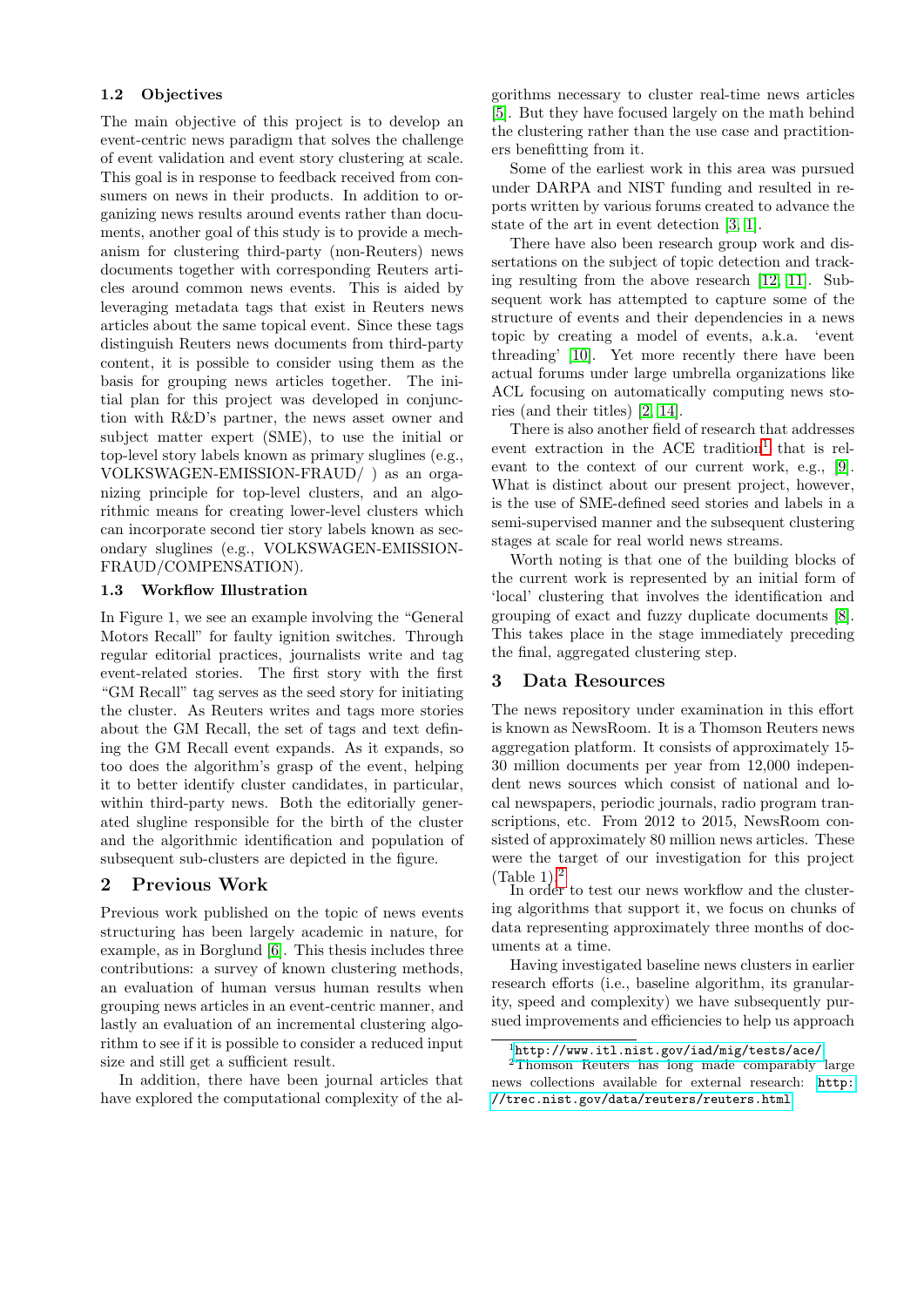Table 1: NewsRoom Integrated Data Sources

| $\operatorname{Year}$ | Sources           | Document Count |  |  |
|-----------------------|-------------------|----------------|--|--|
| 2012                  | Reuters / Diverse | 14.6M          |  |  |
| 2013                  |                   | 20.3M          |  |  |
| 2014                  | "                 | 27.8M          |  |  |
| 2015                  | "                 | 20.0M          |  |  |
| Total                 | ,,                | 82.7M          |  |  |

our objectives more effectively.

## 4 Methods

Given our substantial data resources and our goal to build a flexible experimental retrieval environment, we have established three stages for processing and clustering a large set of news documents around news events (Figure 2). These stages include: (1) document extraction (Reuters and non-Reuters articles) from our news repository; (2) local clustering based on duplicate document detection of identical and fuzzy duplicates [\[7\]](#page-5-11); and (3) aggregate clustering performed over the result set from stage 2. We have determined empirically that the local clustering stage works highly effectively [\[8\]](#page-5-10). It is the aggregate clustering stage that has spawned ongoing research, evaluation and refinement. This stage consists of the application of hierarchical agglomerative clustering, where different types of cluster centroid representations were examined. Although we provide descriptions of each of the three processing stages below, it is the third of these stages that is the principal focus of our latest efforts and this research report.



Figure 2: News Events Clustering Functional Stages

#### 4.1 Document Extraction Stage

The document extraction process can be customized to facilitate experimentation such as that undertaken for this study. NewsRoom represents a news repository of both Reuters and non-Reuters sources covering roughly 12,000 news sources. Given a date range, e.g., [20141001T0000000Z 20141231T235959Z], one can extract all of the 'recommendable' news doc-

uments in the repository, or some user-defined subset of them. Since the repository contains substantial numbers of Reuters and non-Reuters financial documents, for example, some stories are largely nontextual, e.g., containing tabular information only; very short, e.g., stubs for stories in progress stories; or meta-data snippets for topics that were not substantiated. These types of documents would be considered non-recommendable and thus are not retrieved for subsequent processing. In general, over half of the documents in the repository would be classified as recommendable for this use case. The NewsRoom environment comes with a recommendation classifier. Additional details beyond those provided above would be beyond the scope of our current focus.

The extraction process results in all recommendable documents being loaded from the repository to an Apache Derby JDBC relational database. The tabular data structures that store the documents and subsequent clusters contain basic information such as doc id, dataset name, doc date, title, article source, source url (if applicable), body, body length, together with tens of additional features that can be used to discriminate and used by various classifiers, e.g., primary news code, short sentence count, ticker count, quantity of numbers, quantity all-caps, quantity of press releases, etc. These additional features are available for subsequent downstream processing such as classification, routing or clustering.

#### 4.2 Local Clustering Stage

The next process, local clustering, is designed to rapidly and efficiently identify initial clusters based on documents that satisfy criteria for identical or fuzzy duplicates. Documents are compared using two types of digital signatures that harness the most discriminating terms, one, smaller and more compact leveraging  $O(10)$  terms, is used to identify identical duplicates; another, more expansive, leveraging O(100) terms, is used to identify fuzzy duplicates. The process being executed uses techniques reported on in [\[8\]](#page-5-10). For this application, a rolling window of n days is used, where  $(n < 10)$ . Documents falling within this window are compared. Heuristics relying on features such as doc length, are also invoked to reduce the number of comparisons required. For example, when a document exceeds the length of another by 20% or more, though they may satisfy a containment relationship, according to our definition, they would not be considered 'duplicates.'

#### 4.3 Aggregate Clustering Stage

During the third, aggregate clustering stage, the clusters are initiated via seminal Reuters articles contain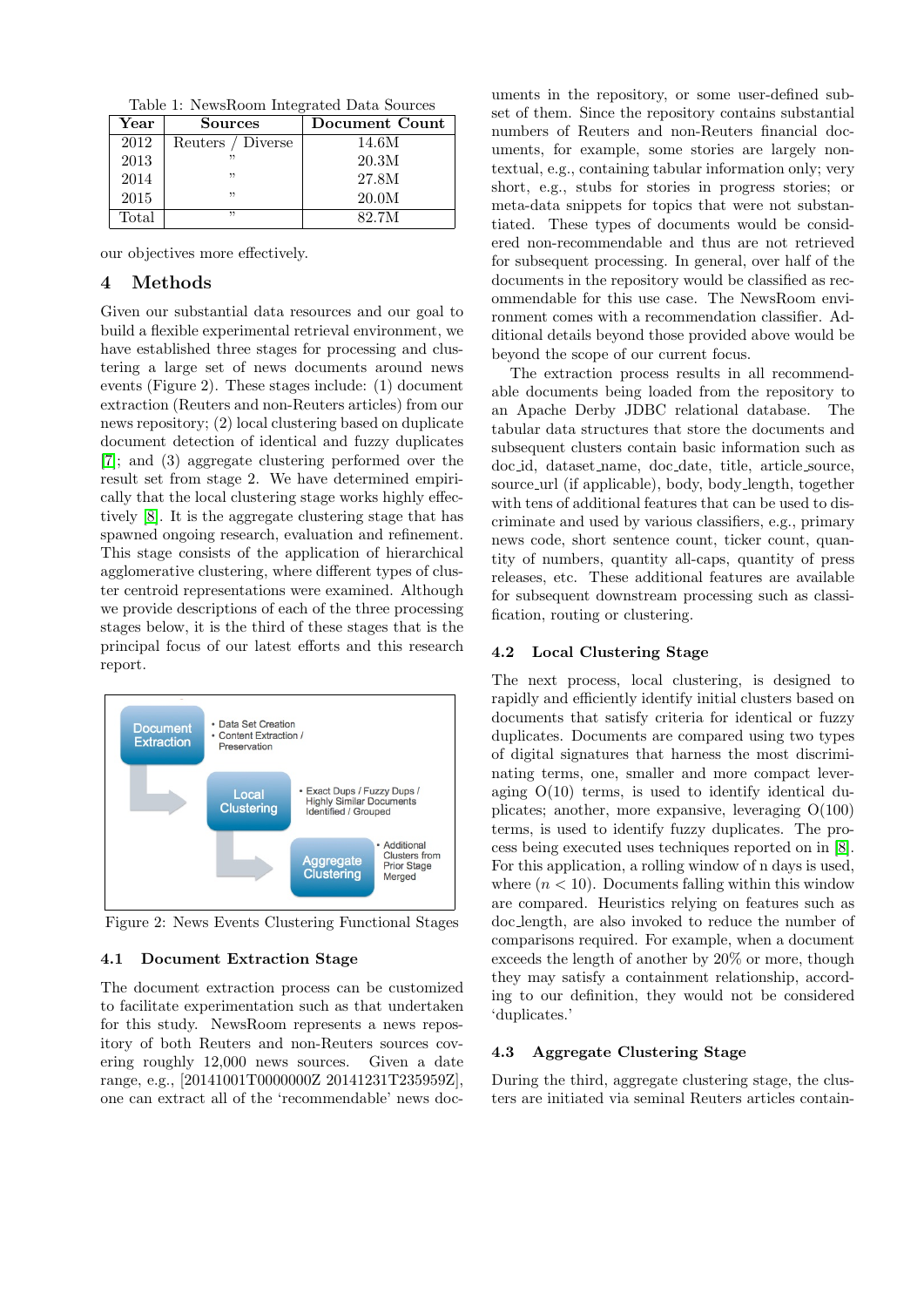ing slugline tags. These tags are distinct from headlines, as shown in Figure 3. The articles with sluglines may be singletons or they may exist in one of the local clusters formed in preceding stage. Both of these 'objects' qualify to serve as a cluster 'seed.'

<slugline s rator="-">VOLKSWAGEN-EMISSIONS-SCANDAL/</slugline> 

#### Figure 3: Reuters Article - Slugline Illustration

Two main challenges confronted when implementing this hierarchical, agglomerative clustering stage were, first, finding the best set of features and metrics to decide whether a pair of singletons or local clusters justify merging into larger clusters while still remaining sufficiently cohesive, and, second, identifying the optimal sequence for comparing these clusters when considering merging (Figure 4).



Figure 4: Approaches to Source to Target Merging

Based upon observations made by subject matter experts who created exemplar news clusters to support the project, we determined that there were two, often independent, means by which documents could be identified as belonging to the same news event. One involves the unstructured text of an article; the other involves the structured text, in our case, documents that have been tagged by the Calais named-entity tagging engine [\[13,](#page-5-12) [4\]](#page-5-13). Given that articles involving news events can be found to be similar based on either of these two feature spaces, our approach to aggregate (stage 3) clustering is robust: a decision to merge two of these documents or local clusters can be based on the similarity between the unstructured text of two objects, the tagged named entities that have been identified by Calais (listed below), or both.

- People person name entities
- Reuters Instrument Codes (RICs) for companies
- Reuters Classification System (RCS) for topics & industries
- Topics domain independent topical phrases
- Smart Terms topical taxonomy terms

Operationally, the hybrid feature set described above is used to decide whether or not to merge two

clusters. It consists of two data structures, both repesented in vector form. The first is a term-based vector. It is used to determine the degree of overlap between two cluster centroids, constituted by two central 'documents' (e.g., longest, most recent, true centroid, etc.). The second is a tag-based vector, representing a set of Calais tags present in the cluster's documents. The similarity measures used in each of these cases is thresholded, with the threshold determined empirically. In the case of the term vectors for the unstructured text, the thresholds are set high, although not as high as those for duplication detection used in stage 2. In the case of the set of Calais tags for the structured text, a weighted sum is used, whereby various combinations of named entities can be assembled to satisfy the threshold for merging.

Table 2: Experimental Processing (4 QTR 2014)

|    | Stage   Name       | Type      | Count |  |
|----|--------------------|-----------|-------|--|
|    | Document Extract   | documents | 3.63M |  |
| 2. | Local Clustering   | clusters  | 2.10M |  |
| 3. | Agglom. Clustering | clusters  | 1.67M |  |

#### 5 Evaluation

Given the objectives of this study with respect to retrieval performance and organizational structure, evaluation is an essential piece of the validation process. After having conducted a number of trials to establish various thresholds (document or cluster similarity, named entity similarity, etc.), we conducted a trial which focused on a number of news events chosen by subject matter experts (SMEs) from the final quarter of 2014. We focused on the set of high-level news events shown below.

- 1. Halliburton Buying Baker Hughes (Nov. 13, 15)
- 2. Defense Secretary Hagel Resigns (Nov. 24, 25)
- 3. Air Asia Crash (Dec. 28, 31)
- 4. Pope Urges Tolerance in Turkey (Nov. 28)
- 5. Lufthansa Braces for Next Strike (Dec. 3)
- 6. Iran Rouhani Says Will Try to Clinch Nuclear Deal in Talks (Dec. 15)
- 7. Alstom Nearing \$700M Bribery Settlement (Dec. 16)

For each of the events identified, result sets were created and stored in worksheets (Table 2 presents dataset details). The result sets consisted of numerous clusters on the subject of the event (often involving named entities such as Halliburton, Hagel, the Pope, Rouhani, Alstom, etc.), some of which are on the topic of the news event, some of which address the entity in other contexts. For those that were on the subject of the event, the clusters represent sub-topical (secondlevel) clusters (see VW example in Section 1.2). Re-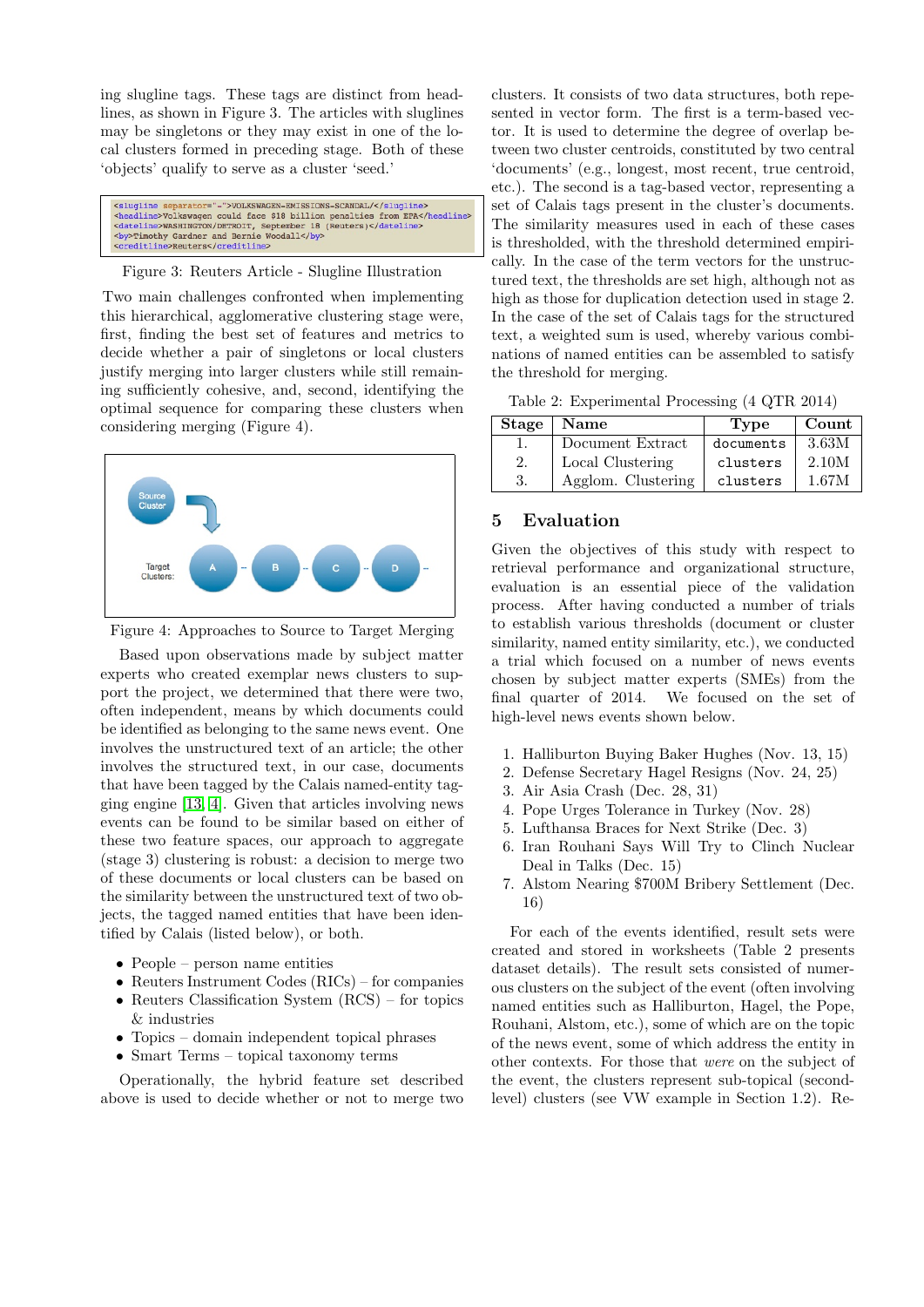garding the result worksheets, in addition to doc ids, they included local cluster and batch cluster ids, date and time stamp, document title, document length and URL link to the complete news article (if available). The worksheets were presented to two evaluators, both subject matter experts from the news domain.<sup>[3](#page-4-0)</sup>

Two metrics were used to evaluate these experiments. First, the assessors scored each cluster for coherence and accuracy, making sure that all of the documents that belong to a specific cluster were present, and that all of the documents that didn't belong were not present. The cluster database was queried broadly, e.g., 'Defense Secretary Hagel', in order to permit the assessors to have access to clusters both about and not about the event in question, again, in order to inspect those documents that belong in the relevant clusters and those that do not. For this task, they used a fivepoint Likert scale, A (very good) thru F (very weak), codified as  $5$ -to-1.<sup>[4](#page-4-1)</sup> Secondly, the assessors determined a 'cluster edit distance' for each cluster solution, indicating which sub-clusters they would merge and which they would split, if any, to achieve an optimal solution. Each merge or split step would be the cluster equivalent of an 'edit' in the standard character-based edit distance measure. The results of this assessment task are presented in the Table 3.

In general, we see that with few exceptions, the majority of clusters returned for our queries were about the underlying event(s) (Table 3, column 4). In addition, the coherence/accuracy scores for the clusters reviewed were in the 4.0 or 'B' range, some higher, some lower. When the same entities, but out-ofevent clusters are included (column 3), their scores are slighty higher, still in the 4.0 or  $B'$  range.<sup>[5](#page-4-2)</sup> In terms of the cluster edit distances measured, for the seven news events represented in the table, the mean number of 'splits' required for each cluster set was  $\lambda$ =1.15  $(\sigma=1.2)$  while the mean number of merges was  $\lambda=4.7$  $(\sigma=4.3).$ 

Clearly the larger numbers appearing in the context of merges have been influenced significantly by a

couple of the outliers found in the list of events, i.e., nos. 2 and 7. In the case of the latter, there was greater variety in the news sources and articles reporting on the statements coming from the Iranian leader, and as a result, the algorithm may not have captured the overarching similarity among the documents. In addition, there was a greater variety of persons mentioned in these articles who were responding to President Rouhani.

Regarding the queuing strategy and its impact on agglomerative clustering and merging (Figure 4), we conducted a series of experiments that involved different strategies, including least-recently-used and mostrecently-used. Other strategies tended to have a significant impact on computational complexity insofar as it was necessary to perform real-time tracking of dynamic cluster characteristics. Although the spectrum of considerations involved in those experiments may be beyond the scope of the current reporting space, we found that the most-recently-used was as effective a queuing strategy as the majority of others investigated.

There is clearly room for improved performance and additional evaluation. One way of addressing some of the disparities revealed above is by tuning the joint thresholds for document signature and named entities tagged. Alternatively, one could have the thresholds learned and optimized depending on features associated with the documents (e.g., range of idfs in the signatures, number and type of entities in the document). Moreover, one could use a variable weighted sum of the similarity scores, depending on the contribution of the named entities and distinguishing terms present in the articles being compared.

# 6 Conclusions

The news events clustering efforts summarized in this report and depicted in Figure 1 represent a combination of semi-supervised clustering techniques and human-generated, labeled data. They aim to deliver an effective solution by leveraging Reuters' labels and validating the scope of events at scale. The ultimate goal of the study is to determine to what extent combined human-computer resources can produce eventbased clusters that are considerably more useful – i.e., more effective – than exhaustive lists of unstructured documents. In addition, third-party content can be gathered and organized around existing clustered content based upon Reuters' own editorially labeled and classified news events. The variety of challenges confronted – using Reuters' metadata, getting the granularity right, and scaling the solution – all depend on the right mix within this integration. By tracking the steps outlined above, we anticipate having a more robust working model available for evaluation in the near

<span id="page-4-0"></span><sup>3</sup>The first SME assessed the quality of both types of clusters, those about the event and those not; the second SME assessed the quality of the event clusters only.

<span id="page-4-1"></span><sup>4</sup>The five grades used in the American educational system are A-B-C-D-F, which range from exceptional (A) to failure (F). E is not used.

<span id="page-4-2"></span><sup>5</sup>Although in aggregate, the mean of the grades assigned the clusters by the two SMEs were comparable, when we calculated the weighted Kappa score for interreviewer agreement, we found that they were not as uniform, as the scores generally fell into the bottom quartile. The reviewers assigned identical grades in only about a third of the cases. In the majority of the other cases, they were one and sometimes two grades apart.